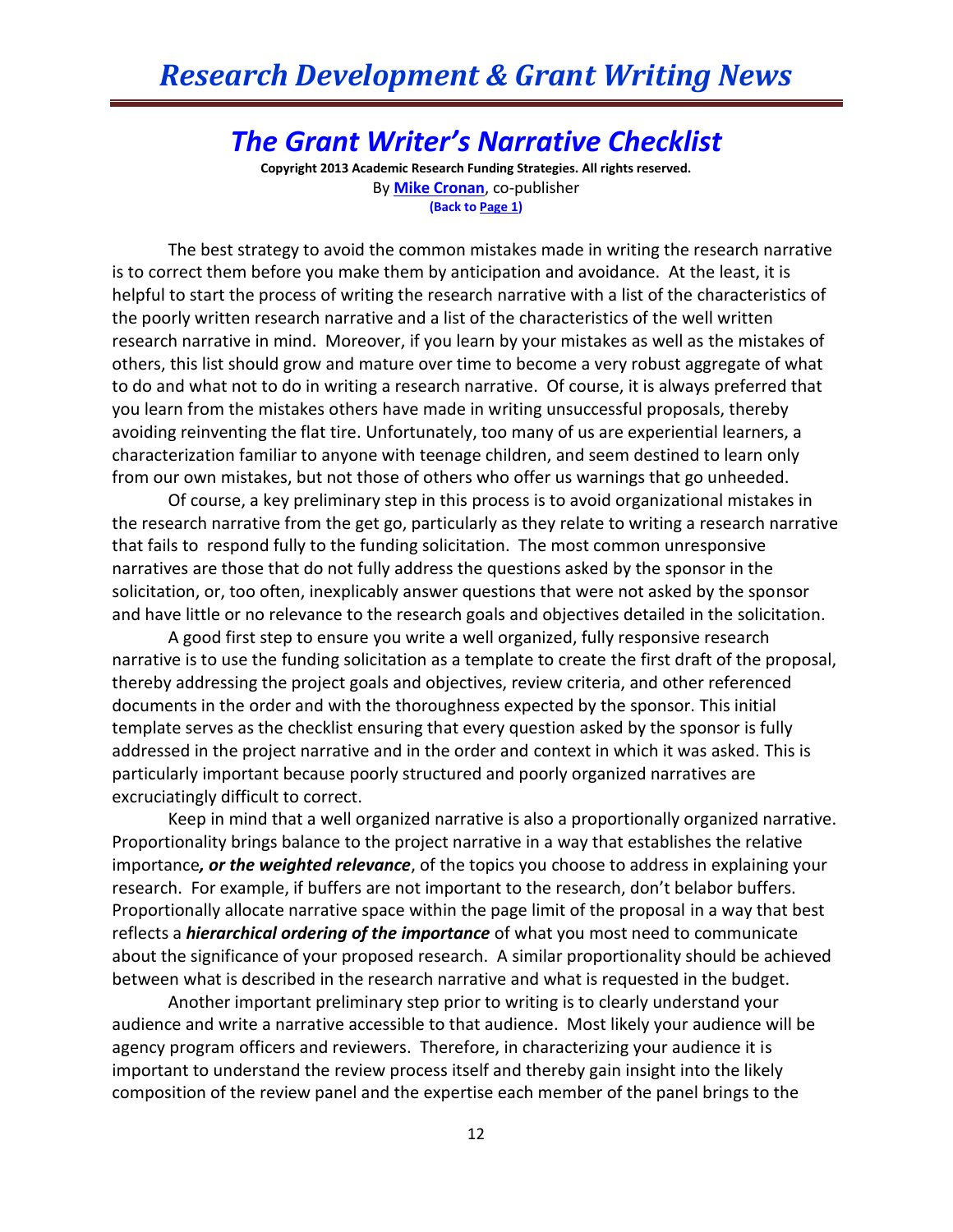## *Research Development & Grant Writing News*

review of your proposal. For example, is the review panel comprised of technical experts in a narrow field, or is it a more multidisciplinary panel required for cross disciplinary research, or does the panel include experts from outside the field that bring a broader perspective to judging the value of the research. Also, keep in mind that for larger research projects, a more diverse review panel may be required to address the multidisciplinary nature of the proposed research. Regardless, always write with a target audience in mind. In most cases the audience to have in mind is a "generic reviewer" who is scientifically literate but not an expert in the field.

With this in mind, consider prior to writing some of the common mistakes made in drafting the research narrative. It will benefit you to keep these in mind prior to writing rather than after the narrative has been completed:

- As you write, translate disciplinary jargon into plain English. Understanding your proposed research should not require members of the review panel to possess a *Captain Midnight Secret Decoder Ring* to make your narrative accessible to them.
- Get to the point of your research quickly in the narrative, preferably in the first paragraph or certainly on the first page, if the agency format allows it. Don't bog down the narrative and the reviewers by writing a background section that reads like a longwinded history of the discipline starting with ancient Greek metaphysicians and plodding along century by century until, finally, you explain how this background culminates in your proposed research project.
- Keep in mind that successful proposals quickly answer some basic questions that are always asked by program officers and reviewers. Can you answer these questions about your proposed research in a *clear and simple narrative style* that explains your:
	- o Research goals and objectives
	- o Research plan
	- o Significance of the research
	- $\circ$  Value-added benefits of the research and impact on an agency mission or a research field
	- o Prior results/preliminary data that validate your capacity to perform
	- $\circ$  Barriers and challenges to achieving results and your plan for overcoming them
	- o Payoffs from your success (answering the so-called "So What/Who Cares?" question).
- While writing in a *clear and simple* narrative style is difficult for even the most experienced writers, and typically requires multiple draft iterations to get it right, there are some common elements of the well-written narrative that must be kept in mind before, during, and after you write a first draft, for example:
	- o **Write sentences that channel Ernest Hemingway, not William Faulkner**. Rhetoricians refer to Hemingway's style or technique as parataxis, but in keeping with the advice in this article, "parataxis" is merely jargon for writing short, concise sentences, as opposed to Faulkner's very long sentences that are meant to convey a hierarchy of dependent meanings, what rhetoricians might refer to as hypotactic polysyndeton. If you were explaining this in a proposal, in keeping with the spirit of this article, you would skip the jargon and simply state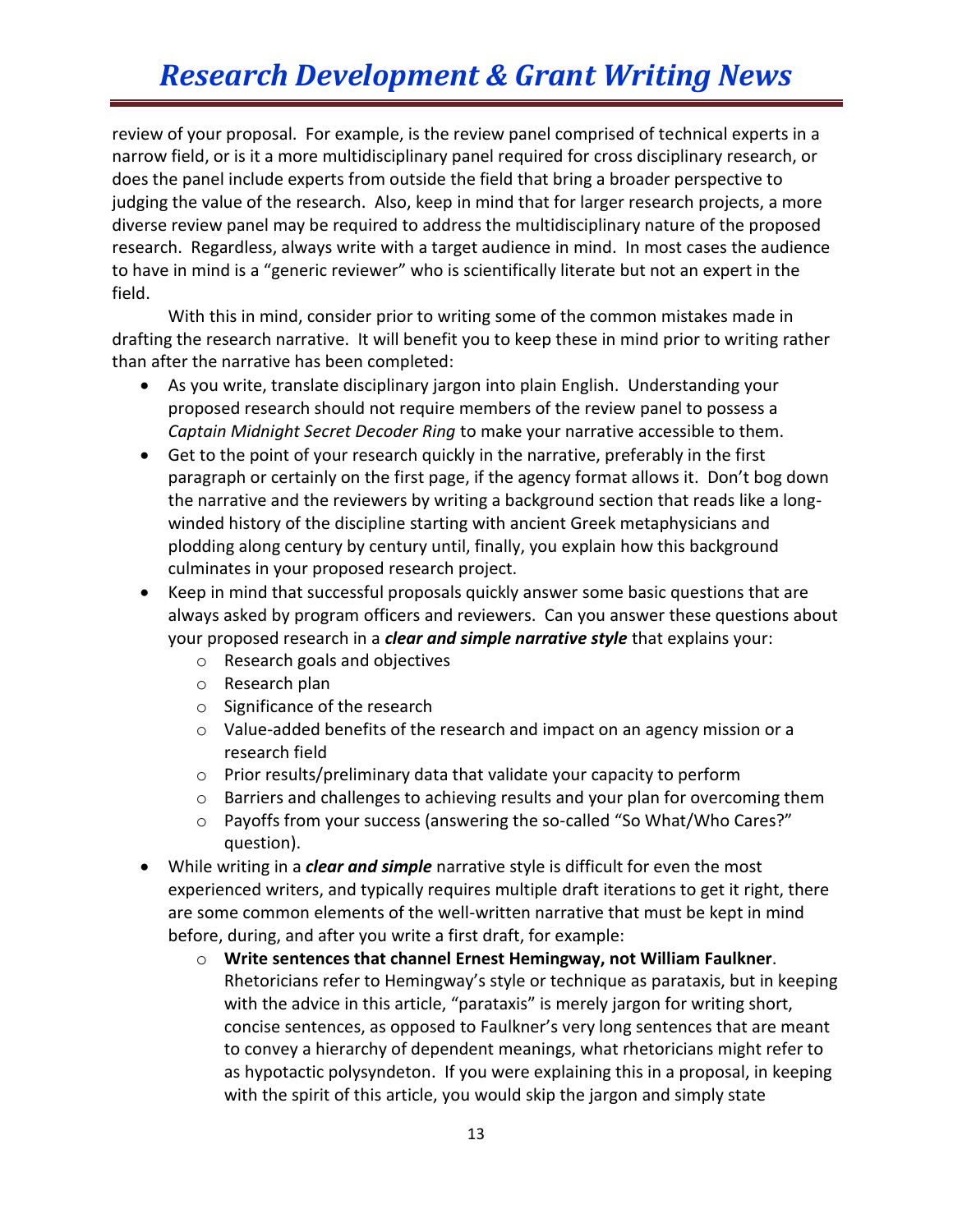"*Hemingway writes short sentences and Faulkner writes long sentences*." The meaning is the same, but the jargon-free version makes the statement accessible to everyone. *So how long a sentence should you write, you may ask?* Einstein once said that "*everything should be made as simple as possible, but not simpler*." The same might be said of sentence length in a proposal. It should be as long as required to communicate the key information, but no longer. For example, if your sentences are becoming overgrown with commas, semi-colons, coordinating conjunctions (e.g., and, but, for, or, etc.), and embedded and transitional phrases, somewhat like kudzu along Interstate 20 in Alabama and Georgia, it is time to break the long sentence up into shorter ones, no matter how proud you are of crafting it. Sentences in the range of 12 to 25 words are nicely succinct. If your sentence gets up to 35 to 40 words, it deserves a yellow caution light and an automatic review to find ways to shorten it. If your sentence word count gets in the range of 50, 60 or more words, that is a full red alert requiring the mandatory use of two or more periods ruthlessly applied! Overly long sentences choke the reader. Think of it like eating a navel orange—it is always best eaten in the sections nature intended rather than swallowed whole. Most importantly, *excessively long sentences are not memorable to reviewers because they contain too many moving parts*. Of course, a too long series of sentences may be memorable to the reviewers as the point in the proposal where they all became totally confused and exasperated with the author.

- **Specifics are good and generalities are bad.** Specifics serve both to test and prove the value of your ideas, and when they are lacking, it tells a reviewer that your ideas may also be lacking, or have yet to become fully developed. Stating a research goal, for example, without offering a specific research plan to transition the goal to an outcome, will leave the reviewers without the sufficient detail needed to judge the merits of your proposal. Generalities appear as glaring flaws to readers and reviewers alike, especially those searching for the specificity needed to make an informed critical judgment on the project's merit. A narrative laced with generalities leaves the reader *uncertain about what the proposer actually plans to do*--the reviewers' equivalent of the "*where's the beef*?" question. In effect, generalities represent an implied promise to accomplish something important if funded, but leave the actual performance details vague.
- **Superlatives are adjectives on steroids and must be stricken from the narrative.** Clarity and the lack of ambiguity are two of the most important characteristics of the successful proposal. Clarity is grounded on simplicity, detail, and specificity. Superlatives, on the other hand, are inherently ambiguous, *substituting an amplified emotional appeal for specificity and detail*. It may well be that your research is transformative, but a cascade of superlatives characterizing your research should *originate from the reviewers rather than from you*.
- **The antidote for generalities and superlatives is to quantify your research narrative**. Numbers matter. Numbers are the basis of comparative claims that inform program officers and reviewers alike and allow them to better judge the relative worthiness of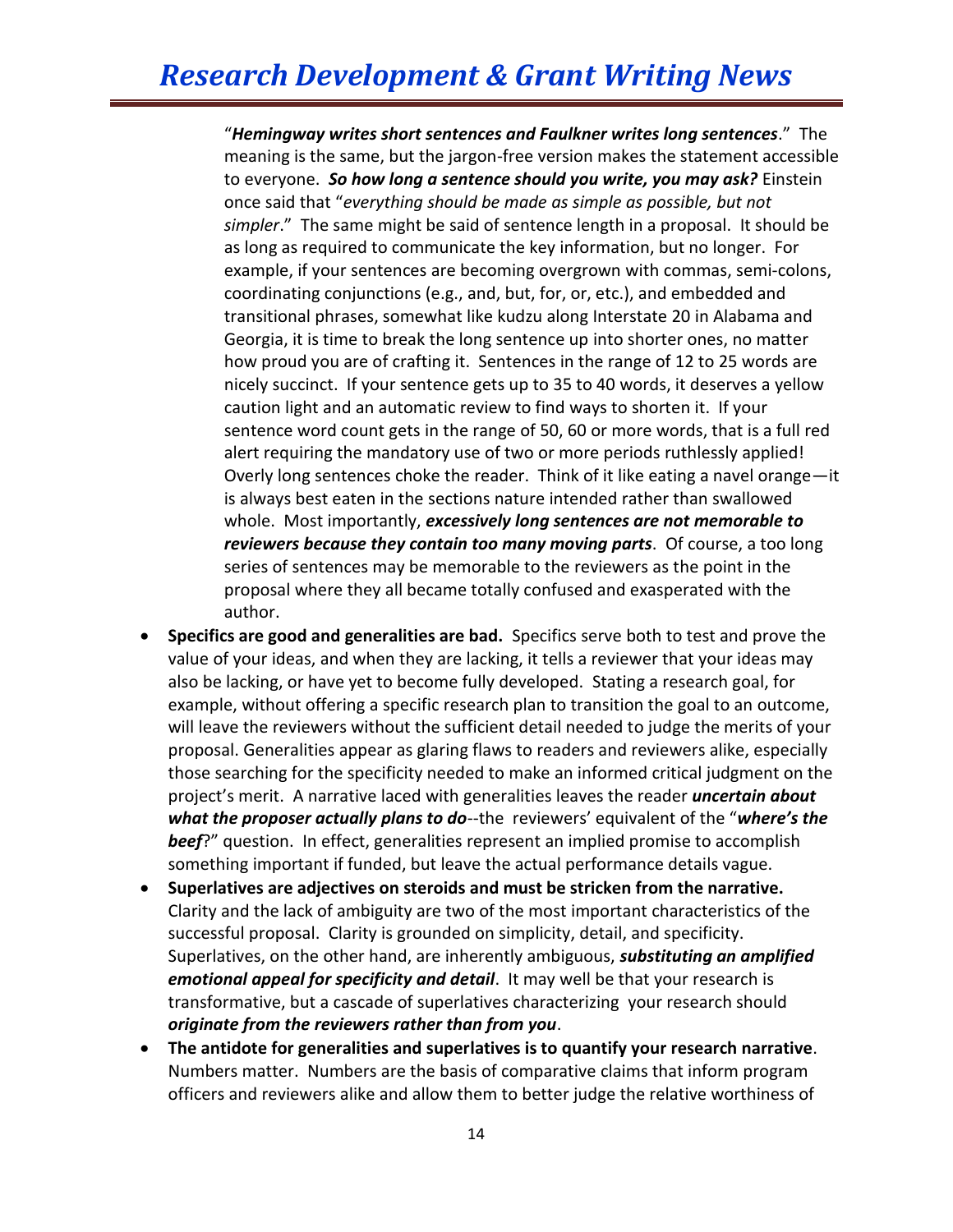your proposal. The old adage about a picture being worth a thousand words applies to the judicious use of quantitative information or data in the project narrative. You don't want to overwhelm reviewers with a cascade of quantitative information, *but neither do you want to leave them frustrated by its absence*. In this regard, too much quantification can be as problematic as too little. So it is important to be mindful of reviewers' reluctance to sift through extensive quantitative data to determine the merit of your proposed project. That is not their job. It is the job of the author, however, to explain the significance of any data used in a narrative in the most economical way possible. Proposals are about ideas, and data need to be judiciously selected to support the merit of the ideas described in the narrative. *But data in and of themselves are not ideas*. Rather, your narrative needs to explain and illuminate the significant patterns in the data you present rather than pass that task onto reviewers.

- *Ambiguity introduces significant uncertainty into the research narrative,* although ambiguity in the narrative does offer one certainty—*an unfunded proposal*. This is because *ambiguity in the project description imposes unwanted riddles* on program officers and reviewers alike. Ambiguity originates from many sources, including ambiguous solicitations and researchers' ambiguous readings and understandings of a well-crafted solicitation, the latter being the most common source. Ambiguity may also originate at the interface between the agency's research vision, goals, and objectives and your research expertise and research interests. Ambiguity may arise when your research expertise does not map well to the agency mission priorities, or when you try to force fit your research expertise and interests to an agency solicitation, or when you ignore the agency research interests and put yours forward in hopes the program officers and reviewers won't notice the mismatch. *In the end, the cure for ambiguity lies in writing multiple drafts of a narrative*, taking care that each iteration of the proposal improves its clarity.
- **Use visuals to clarify and integrate the research narrative.** Just as the Feynman diagrams brought clarity to understanding the interactions of subatomic particles, on a less grand scale, diagrams, graphics, figures, tables, pictorial representations, and other visuals can play a key role as an integrator of the research narrative. This holds true particularly in the case of complex project descriptions whose narratives describe interaction among multiple research strands. The graphical representation of a research vision, or diagrams showing how the component goals and objectives of a large project interact to form a coherent, synergized whole, *can make the proposal narrative less challenging both to write and to read.* In fact, graphical representations of the main ideas of a proposal discussed and developed concurrently with the drafting of narrative text, can help the members of the research team write their contributions to the overall narrative with more clarity and focus than might otherwise be possible. The end goal, of course, is to achieve a project description that integrates narrative graphics and narrative text so closely as to make both easily accessible to review panels and program officers, especially in those cases where complex interactions among various research strands must be accessible and memorable. Good ideas deserve and benefit